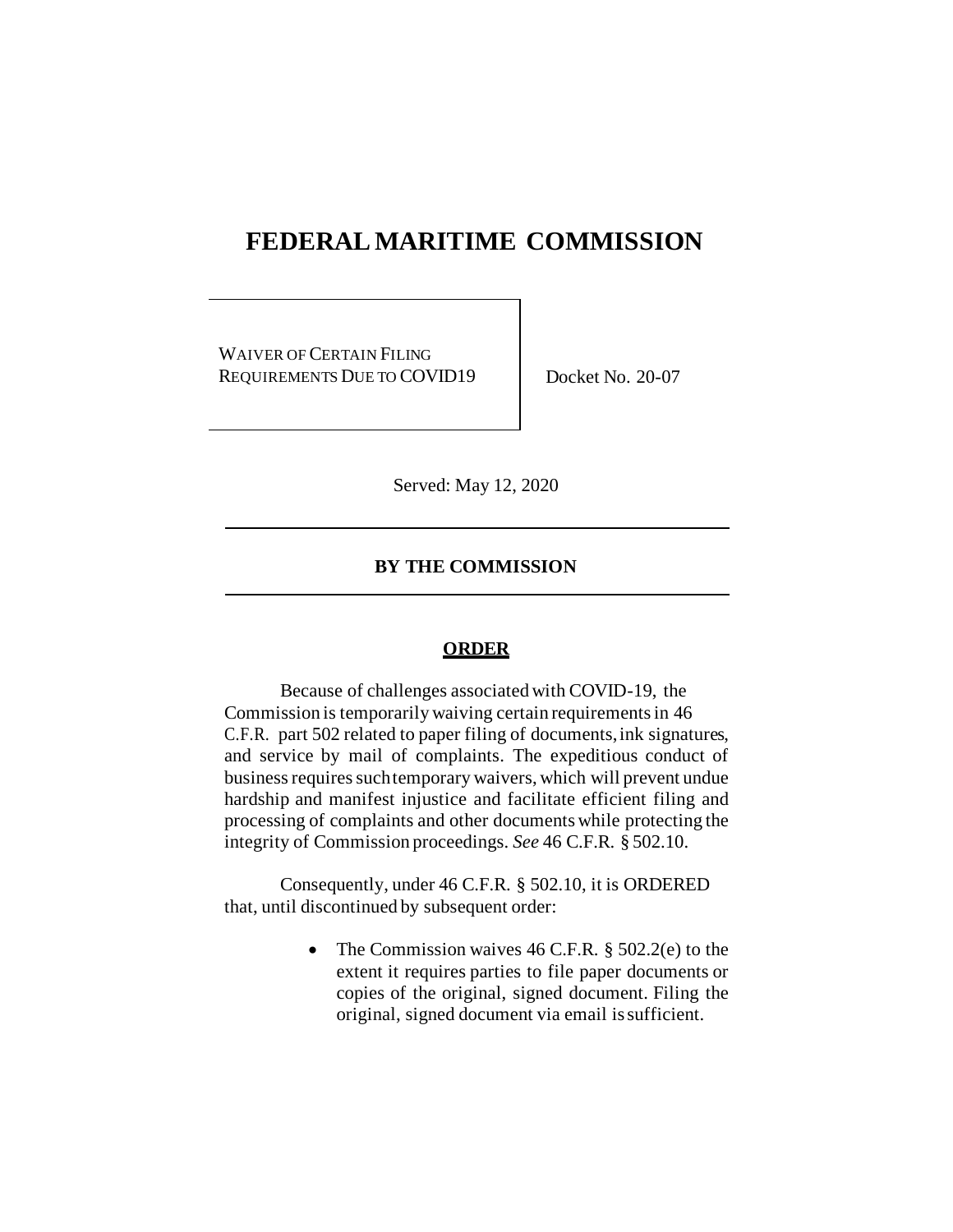- The Commission waives 46 C.F.R.  $\S 502.2(f)(1)$ , (2). Filing via email of the documents subject to these rules is sufficient.
- The Commission waives 46 C.F.R. § 502.2(f)(3) to the extent it requires parties to file paper documents or copies of the original, signed document. The Commissionalso waives  $\S$  502.2(f)(3)'s certification requirement.
- The Commission waives 46 C.F.R. § 502.2(j) to the extent it requires filing of an original signed in ink. The Commission retains the requirement that a signed original be provided, but the Commissionwill accept a scanned signature or electronic signature (i.e., an electronic sound, symbol, or process, attached to or logically associated with a document and executed or adopted by a person with the intent to sign the document).
- The Commission waives 46 C.F.R.  $\S$  502.5(a)(2)(i) to the extent it prohibits filing a confidential version of a document with the Office of the Secretary by email. Filing via email with the Office of the Secretary is sufficient.
- The Commission waives 46 C.F.R. § 502.113(b) to the extent it requires the Secretary to serve the complaint using first class mail or express mail service. The Secretary must serve the complaint but may do so via email or first class mail or express mail.